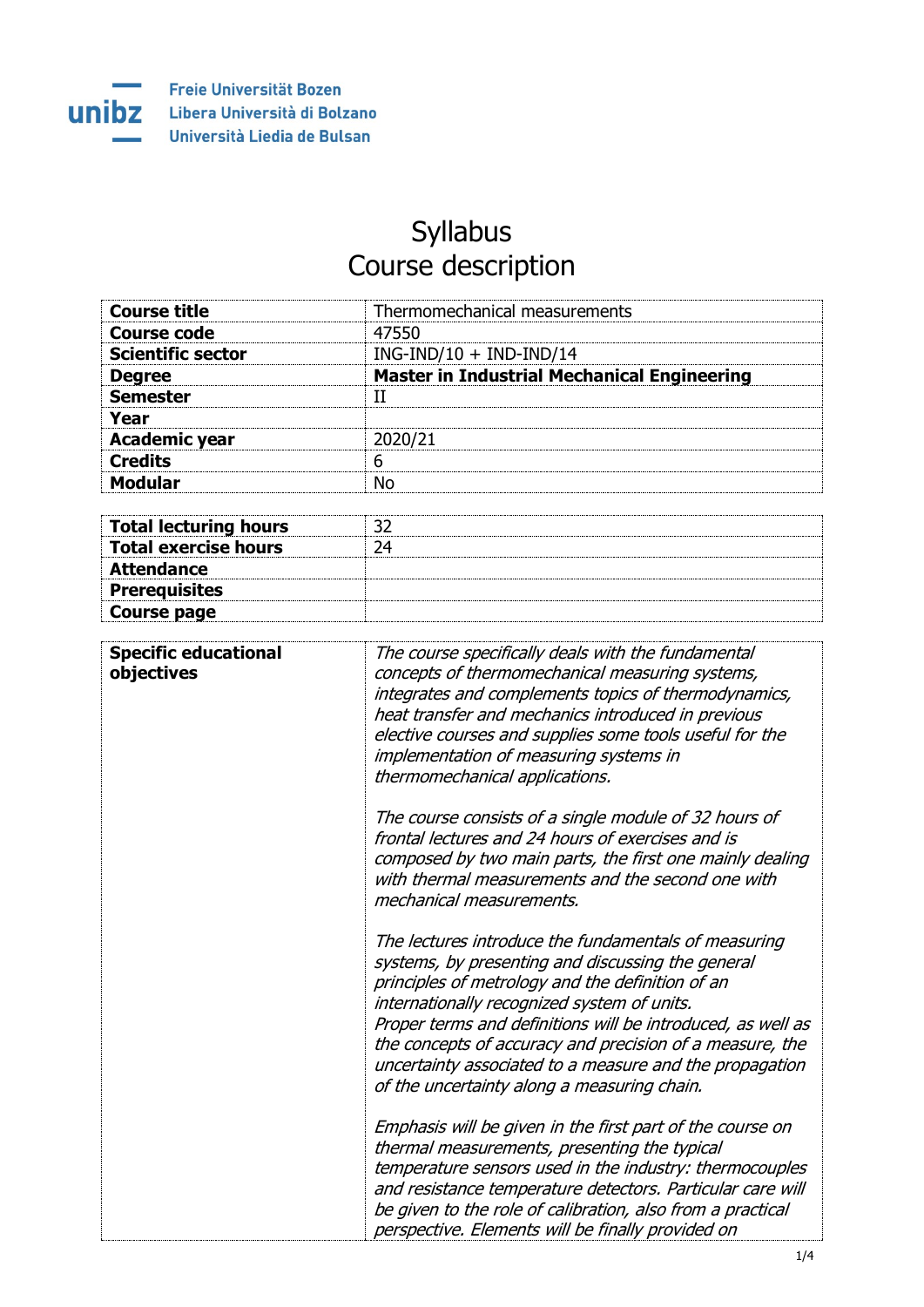

| temperature measurements through optical methods and<br>on pressure and flow measurements.                                                                                                                                                                                                                                                                                                                                                                                    |
|-------------------------------------------------------------------------------------------------------------------------------------------------------------------------------------------------------------------------------------------------------------------------------------------------------------------------------------------------------------------------------------------------------------------------------------------------------------------------------|
| The second part of the course will be devoted to<br>mechanical measurements, with a peculiar focus on the<br>measurement of the strain of a mechanical component. A<br>description of the working principle of strain gauges will<br>be provided, as well as the use of Wheatstone bridge for<br>the compensation of external effects. Moreover, the<br>course will provide elements of signal processing through<br>filtering and aliasing and of Digital Image Correlation. |
| Theoretical topics will be supplemented by practical<br>activities, preferably carried out in the laboratories of the<br>Faculty.<br>Exercises proposed during the course will consist in<br>solving practical problems with the aim of giving the<br>students a deeper comprehension and understanding of<br>the topics.                                                                                                                                                     |

| <b>Lecturers</b><br>Scientific sector of the<br>lecturer<br><b>Teaching language</b><br><b>Office hours</b><br>Teaching assistant (if any) | Dr. Francesco Patuzzi, francesco.patuzzi@unibz.it<br>Dr. Franco Concli, franco.concli@unibz.it<br>Dr. Lorenzo Fraccaroli, lorenzo.fraccaroli@unibz.it<br>$ING-IND/10 + ING-IND/14$<br>English<br>By appointment                                                                                                                                                                                                                                                                                                                                                                                                                                                                                                                                                                                                                                                                                                 |
|--------------------------------------------------------------------------------------------------------------------------------------------|-----------------------------------------------------------------------------------------------------------------------------------------------------------------------------------------------------------------------------------------------------------------------------------------------------------------------------------------------------------------------------------------------------------------------------------------------------------------------------------------------------------------------------------------------------------------------------------------------------------------------------------------------------------------------------------------------------------------------------------------------------------------------------------------------------------------------------------------------------------------------------------------------------------------|
| <b>Office hours</b>                                                                                                                        |                                                                                                                                                                                                                                                                                                                                                                                                                                                                                                                                                                                                                                                                                                                                                                                                                                                                                                                 |
| <b>List of topics covered</b>                                                                                                              | The first part of the course (thermal measurements) will<br>cover the following topics:<br>Introduction to the principles of measurement<br>systems: measuring chains, accuracy, precision<br>Review on unit of measurements and conversion<br>$\bullet$<br>Uncertainty of a measure and uncertainty<br>propagation<br>Temperature sensors: international scale of<br>$\bullet$<br>temperature, thermocouples, resistance sensors<br>Calibration of temperature sensors<br>Elements of optical methods and pressure and<br>flow measurements<br>The second part of the course (mechanical<br>measurements) will cover the following topics:<br>Introduction to mechanical measures<br>$\bullet$<br>Strain gauges: working principle of the sensors<br>Wheatstone bridge: compensation of external<br>effects<br>Introduction to signal processing: filtering, aliasing<br>Elements of Digital Image Correlation |
| <b>Teaching format</b>                                                                                                                     | The course consists of lectures in which the topics are                                                                                                                                                                                                                                                                                                                                                                                                                                                                                                                                                                                                                                                                                                                                                                                                                                                         |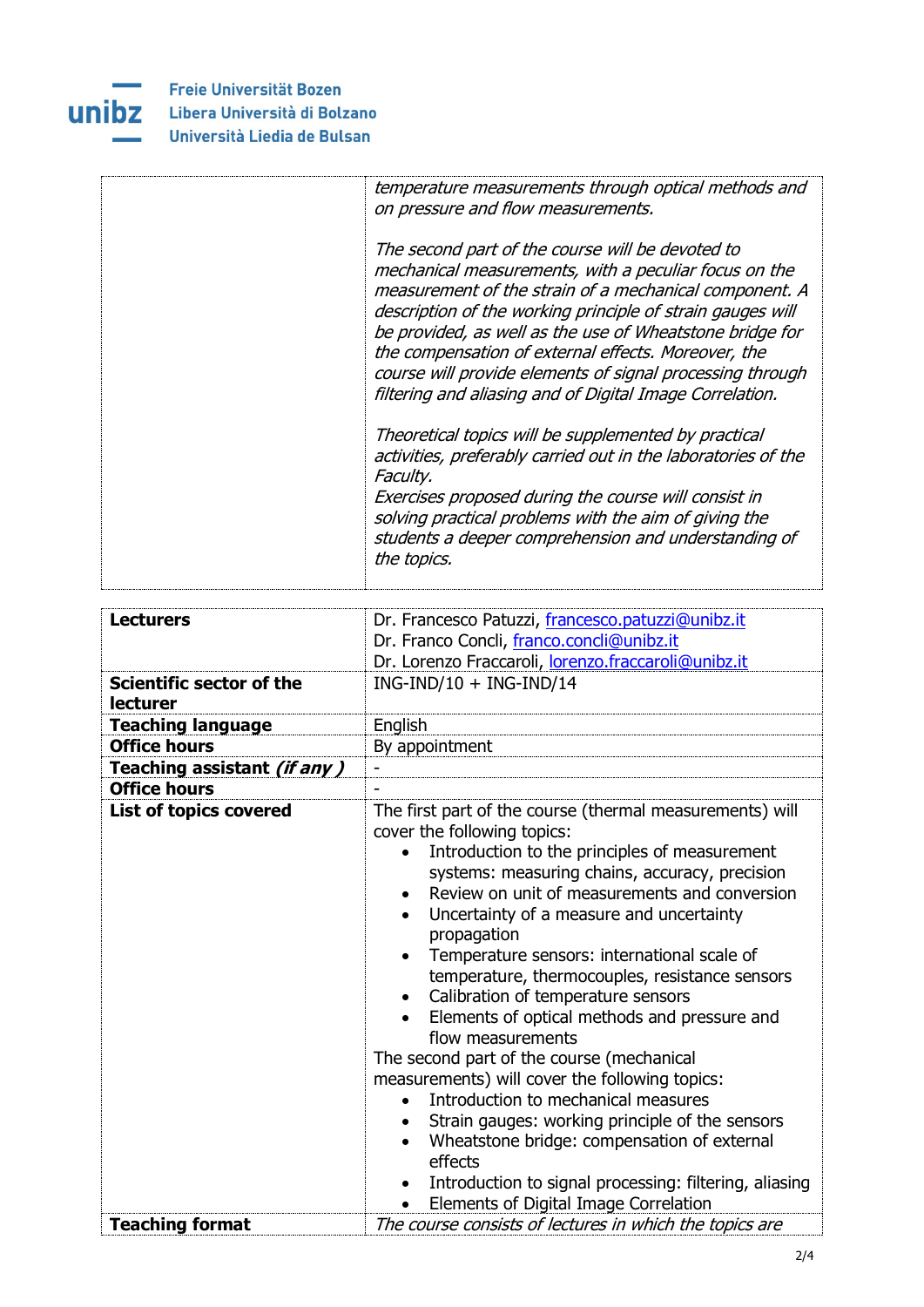

## Freie Universität Bozen Libera Università di Bolzano Università Liedia de Bulsan

| presented by the lecturers. There are also classes<br>(exercises) that will give practical examples of the<br>application of the theoretical topics. Course topics will be<br>presented at the blackboard and using electronic slides.<br>Teaching material and additional materials will be<br>provided by the lecturers during the semester. |
|------------------------------------------------------------------------------------------------------------------------------------------------------------------------------------------------------------------------------------------------------------------------------------------------------------------------------------------------|
|                                                                                                                                                                                                                                                                                                                                                |

| <b>Learning outcomes</b>       | Through the study and the application of the topics<br>presented during the lessons, students should acquire:<br>the knowledge and understanding<br>1)<br>of the fundamentals principles of<br>thermomechanical measuring systems<br>the ability of applying knowledge and<br>2)<br>understanding of the theoretical principles to the<br>analysis of thermomechanical measuring systems<br>3)<br>the ability to make autonomous judgements in the<br>assessment of accuracy and precision of<br>measurement instrumentation and uncertainty of a<br>performed measurement<br>communication skills to correctly and properly<br>4)<br>present the concepts acquired in the course and to<br>solve simple application problems regarding<br>thermomechanical measurements<br>5)<br>lifelong learning skills through the possession of<br>the tools for the acquisition of technical<br>information on measuring systems and to update<br>knowledge. |
|--------------------------------|----------------------------------------------------------------------------------------------------------------------------------------------------------------------------------------------------------------------------------------------------------------------------------------------------------------------------------------------------------------------------------------------------------------------------------------------------------------------------------------------------------------------------------------------------------------------------------------------------------------------------------------------------------------------------------------------------------------------------------------------------------------------------------------------------------------------------------------------------------------------------------------------------------------------------------------------------|
| <b>Assessment</b>              | <b>Formative assessment</b><br>In class and laboratory exercises and activities (2,3,4,5)<br><b>Summative assessment</b><br>Examination of the course is carried out by means of an<br>oral exam. The oral examination includes questions to<br>assess the knowledge and understanding of the course<br>topics and questions designed to assess the ability to<br>transfer these skills to case studies and practical<br>applications (1,2,3,4)<br>Questions on practical applications also assess the ability<br>of the student to apply the knowledge and understanding<br>of the course topics, the ability to make judgments and<br>finally, the student communication skills (1-5).                                                                                                                                                                                                                                                           |
| <b>Assessment language</b>     | English                                                                                                                                                                                                                                                                                                                                                                                                                                                                                                                                                                                                                                                                                                                                                                                                                                                                                                                                            |
| <b>Evaluation criteria and</b> | It is relevant for the assessment of the oral exam to:                                                                                                                                                                                                                                                                                                                                                                                                                                                                                                                                                                                                                                                                                                                                                                                                                                                                                             |
| criteria for awarding marks    | master the specific language (also with respect to<br>teaching language); prove the understanding of the topics                                                                                                                                                                                                                                                                                                                                                                                                                                                                                                                                                                                                                                                                                                                                                                                                                                    |